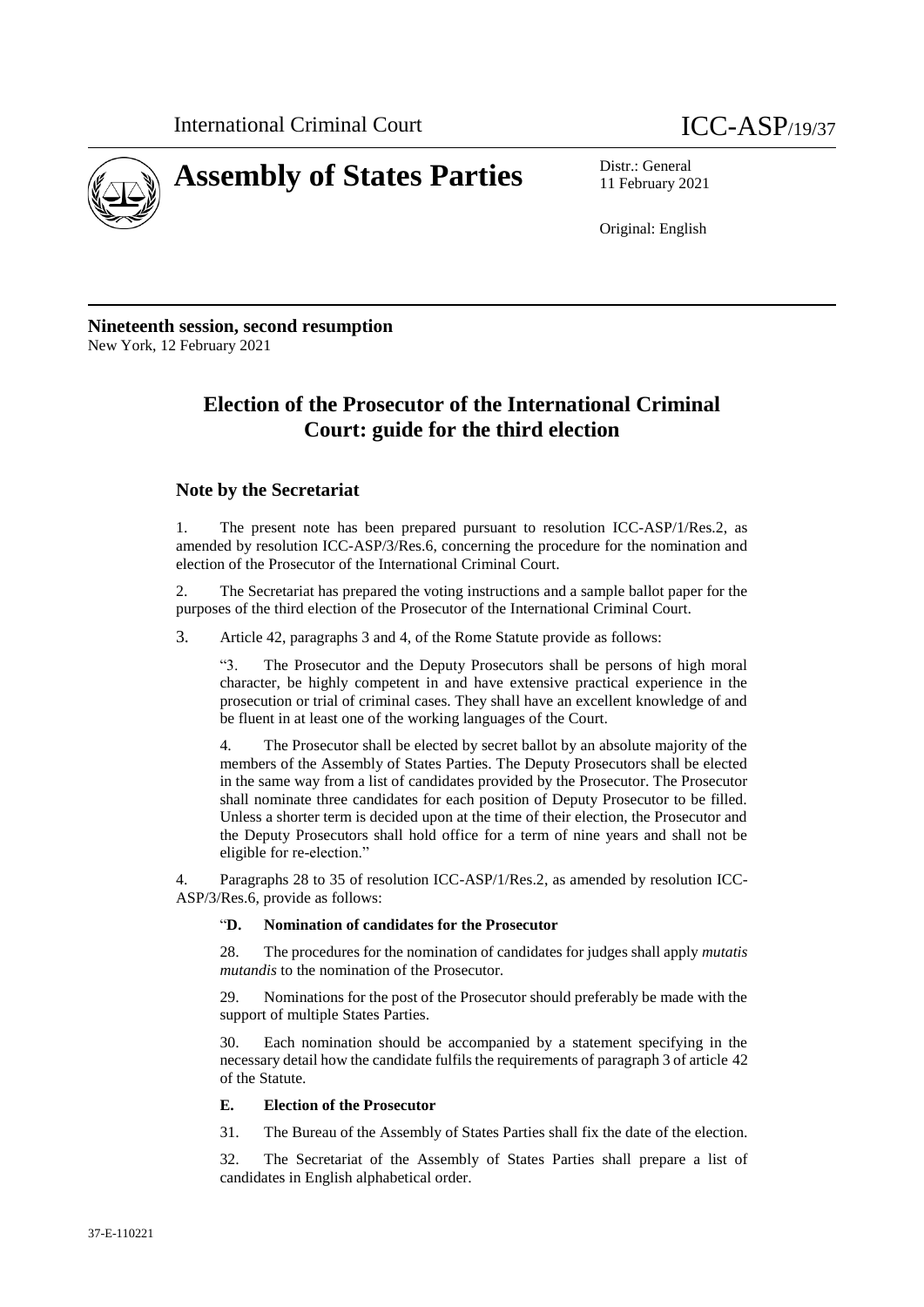33. Every effort shall be made to elect the Prosecutor by consensus.

34. In the absence of consensus, the Prosecutor shall be elected, in accordance with paragraph 4 of article 42 of the Statute, by secret ballot by an absolute majority of the members of the Assembly of States Parties.

35. In the interest of a timely conclusion of the election, if after three ballots no candidate has obtained the required majority, the balloting shall be suspended to give an opportunity for any withdrawal of candidatures. Before such suspension, the President of the Assembly of States Parties will announce when balloting shall resume. Upon resumption of balloting, if no candidate obtains in the first ballot the majority required, further ballots shall be taken, which shall be restricted to the candidates obtaining the two largest number of votes."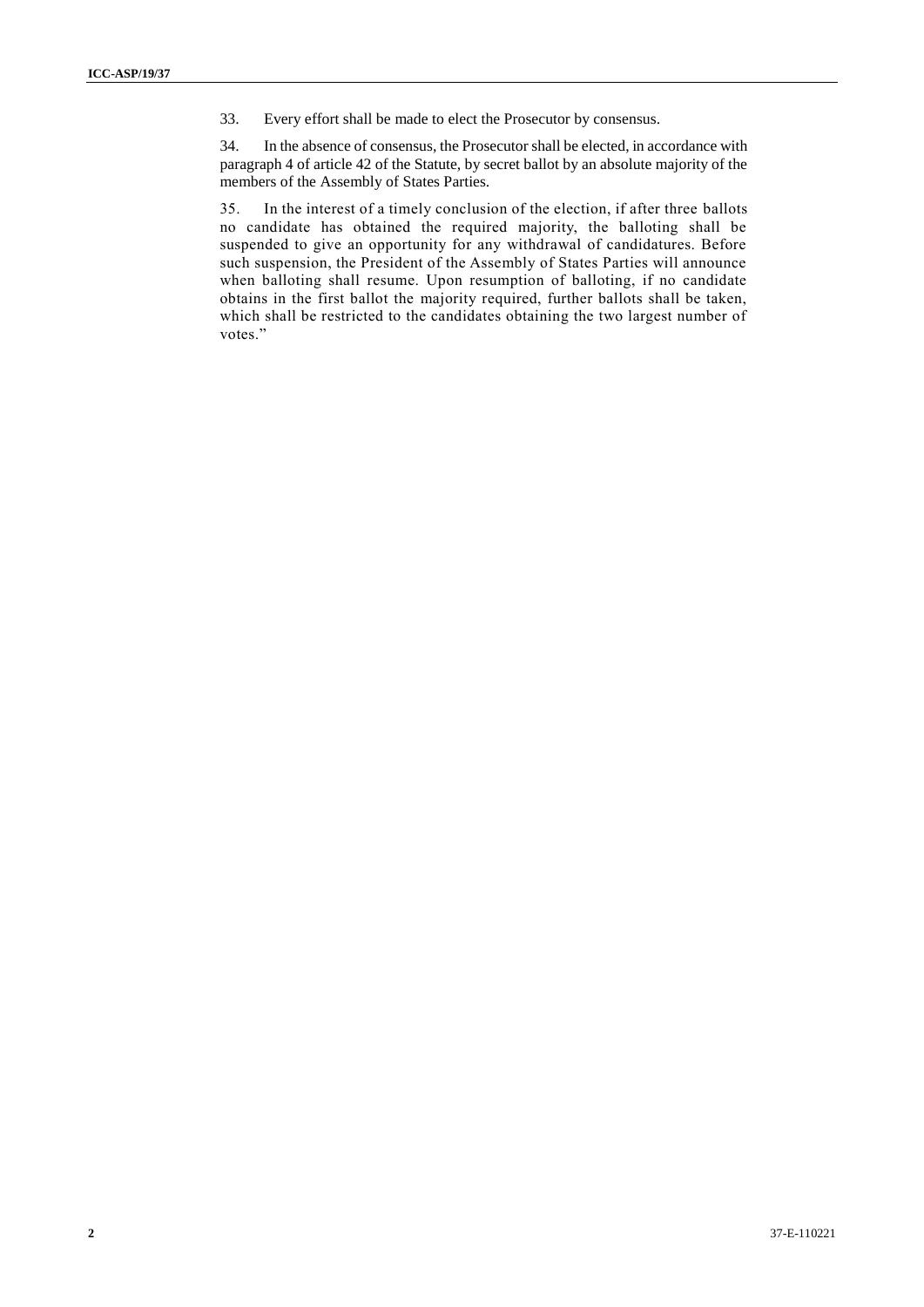## **Annex I**

# **First ballot: Election of the Prosecutor of the International Criminal Court**

### **Voting instructions**

1. Please place an "X" in the box to the left of the name of the candidate for whom you wish to vote. Only those candidates whose names appear on the ballot are eligible.

2. Vote for a maximum of 1 candidate**.** Ballots containing votes for more than 1 candidate will be declared invalid.

### **Required majority**

3. In accordance with paragraph 4 of article 42 of the Rome Statute, "[t]he Prosecutor shall be elected by secret ballot by an absolute majority of the members of the Assembly of States Parties". As at 12 February 2021, the total number of States Parties to the Rome Statute of the International Criminal Court is 123.<sup>1</sup> The required majority will therefore be 62 votes.

l

<sup>&</sup>lt;sup>1</sup>[https://treaties.un.org/pages/ViewDetails.aspx?src=TREATY&mtdsg\\_no=XVIII-10&chapter=18&lang=en.](https://treaties.un.org/pages/ViewDetails.aspx?src=TREATY&mtdsg_no=XVIII-10&chapter=18&lang=en)